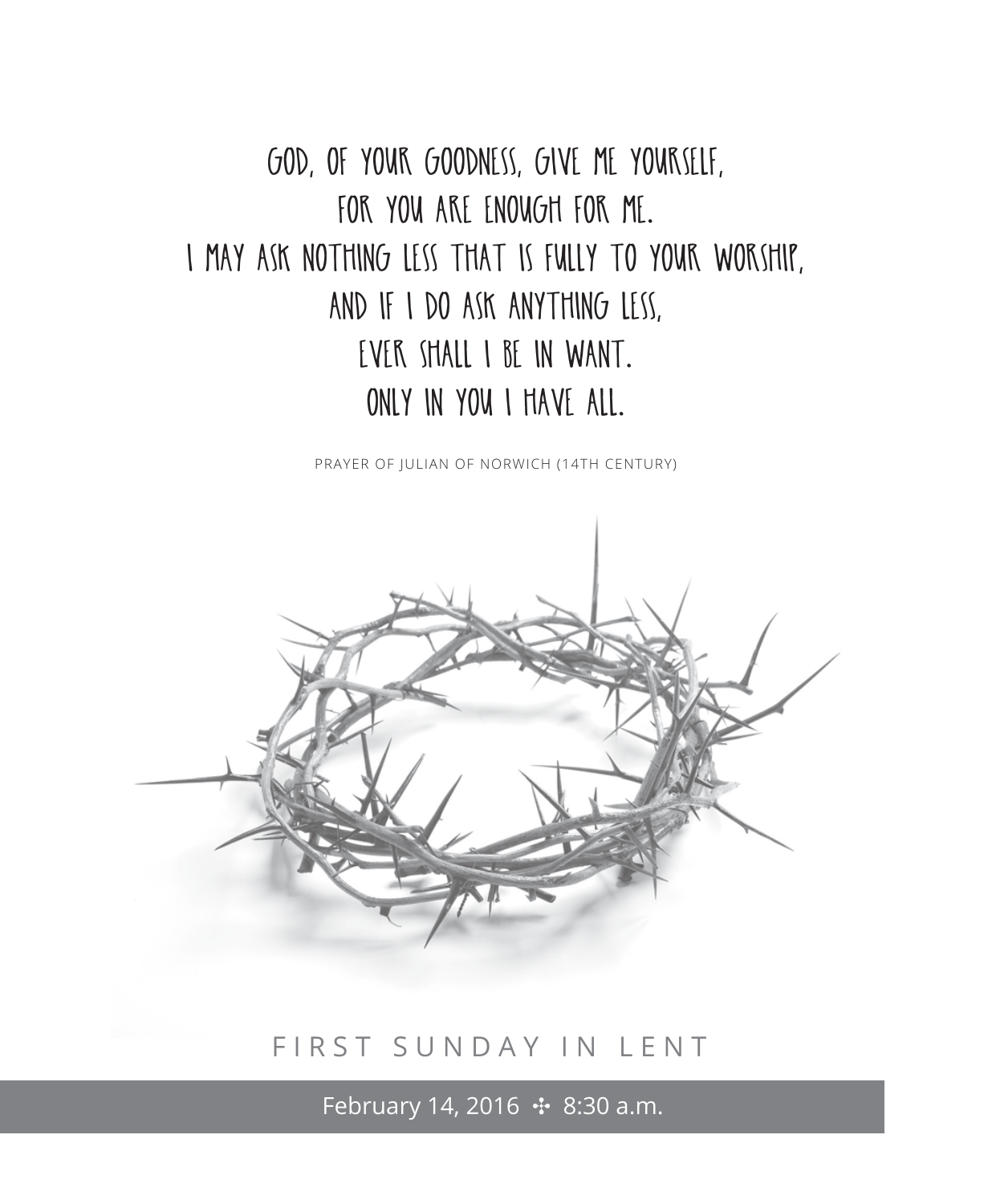

1978 Mount Vernon Road • Dunwoody, Georgia 30338 770.393.1424 • www.slpres.org

# **February 14, 2016**

1st Sunday in Lent

**Liturgical Color:** *Purple Purple marks the seasons of penitence and preparation, Advent and Lent.*

#### **SUNDAY SCHEDULE**

**8:30 a.m.** Chapel Communion Service **9:30 a.m.** Sunday School **11:00 a.m.** Sanctuary Worship Service *Nursery available at all services & Sunday School*

#### **SERVING TODAY**

**Continental Breakfast** . . . . . Josh & Cindy Nunez **Open/Close** . . . . . . . . . . . . . . . . . . . . . . . . Josh Nunez

#### **WELCOME, GUESTS!**

We are delighted you are worshiping with us!

**DURING** the Welcome, please print the requested information on the Friendship Pad and pass the Friendship Pad down the pew.

**AFTER** the worship service, please join us outside the Chapel where our Pastors will be available to answer questions and provide you with a Guest Packet and a loaf of freshly-baked bread.

**FOR MORE** information about our programs, ministries or membership, please contact one of our Pastors at 770.393.1424.

# **THAT ALL MAY WORSHIP**

**ASSISTIVE** hearing devices, large print hymnals, large print bulletins and pew cushions are available. Please contact an usher for further assistance.



**CHILDREN'S WORSHIP** notebooks and activity sheets are available on the table just outside the Chapel doors. For your convenience, there is a Family Restroom located in the hallway of the administrative offices, on the first floor, near the main lobby.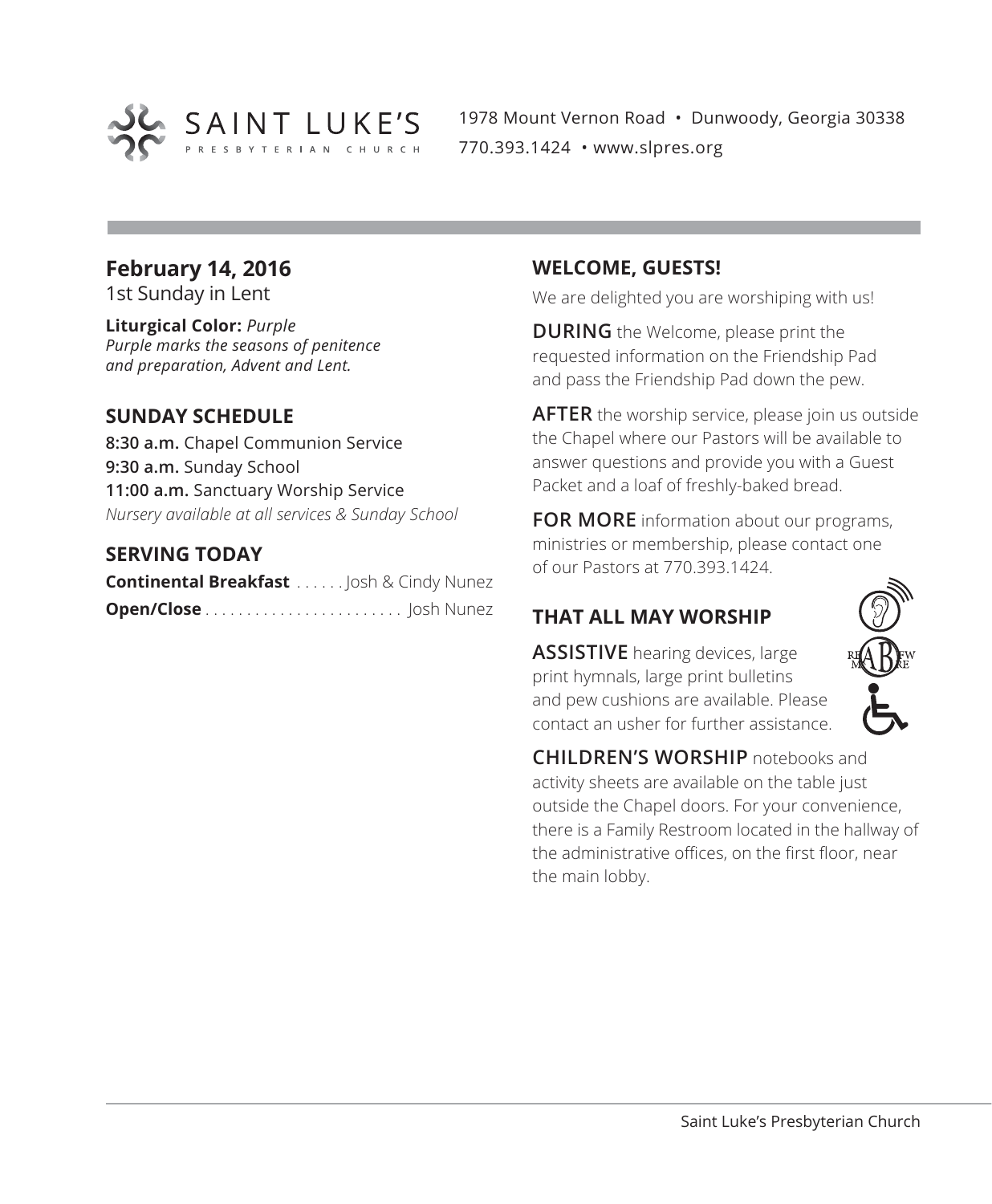# **In Preparation for Worship**

 "Praying is no easy matter. It demands a relationship in which you allow someone other than yourself to enter into the very center of your person, to see there what you would rather leave in darkness, and to touch there what you would rather leave untouched." Entering the heart of the Lord's Prayer is how to begin. *Henri Nouwen* 

**Prelude** Jesus I Will Ponder Now *arr. James Engel* 

# **Welcome**

#### \* Call to Worship

**Call to Worship** from Isaiah 63:15-16 and Psalm 50:14-15

- Reader 1: We come boldly this day into the presence of our God praying with Christians around the world as our Savior taught us to pray:
- Reader 2: Look down from heaven O God and see from Your holy and glorious habitation
- **People: For you, O Lord are our father, our Redeemer from of old is Your name.**
- Reader 1: Offer unto God thanksgiving, and keep your vows to the Most High.
- Reader 2: Call on the Lord in the day of trouble and God will deliver you.
- **ALL: We shall glorify God today and every day.**

\* Hymn #332

**Hymn #332** The Right Hand of God *LA MANO DE DIOS*

# **Call to Confession**  \*

Leader: The Lord be with you. **People: And also with you.** Leader: Let us pray.

# **Prayer of Confession**  \*

 **Our gracious God, Jesus taught us to love You with all our heart, soul, mind, and strength. He taught us to love our neighbors as ourselves. He taught us to trust You completely. He taught us how to pray, setting a example before us. We confess that we have often failed to learn, and what we have learned we have often failed to put into practice. Forgive us, we ask in His name, the great teacher; and receive now the prayers of our hearts...** *(time of silent confession)*

Leader: Lord, in Your mercy,

**All: Hear our prayer, Amen.**

್ನನ್ನು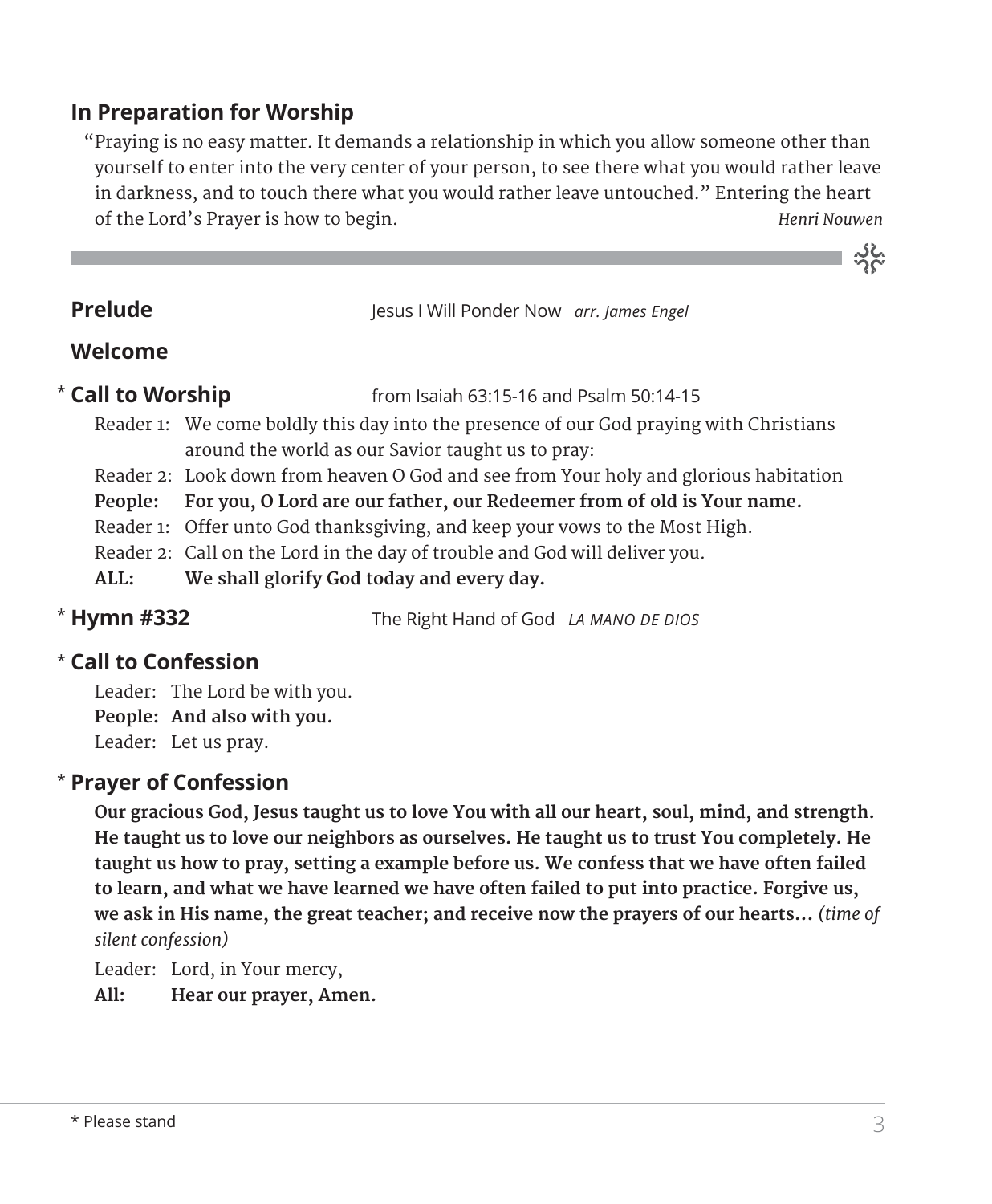# **Assurance of Forgiveness** \*

#### \* Song of Praise

**Song of Praise** Glory Be to the Father *GREATOREX*

 **Glory be to the Father, and to the Son, and to the Holy Ghost; as it was in the beginning, is now, and ever shall be, world without end. Amen, amen.**

# **Tell Us Our Story** Steve Vance Steve Vance Steve Vance Steve Vance Steve Vance Steve Vance Steve Vance Steve Vance

 *Children are always welcome to stay in worship. However, parents may take your child(ren) to the nursery.* 

#### **Old Testament Reading** Psalm 84; page 543

Leader: The Word of the Lord. **People: Thanks be to God.** 

#### **New Testament Reading** Matthew 6:5-14; page 5

Leader: The Word of the Lord. **People: Thanks be to God.**

| <b>Sermon</b> | The Transformative Power of the Lord's Prayer |                    |
|---------------|-----------------------------------------------|--------------------|
|               | Illuminating Lent – Through the Lord's Prayer | <b>Steve Vance</b> |

#### **\* Affirmation of Faith**

**Affirmation of Faith** *Heidelburg Catechism, 1562*

Leader: What is the kind of prayer that pleases God and that God listens to?

Answer: **First, we must pray from the heart to no other than the one true God, revealed to us in His Word, asking for everything God has commanded us to ask for. Second, we must fully recognize our need and misery, so that we humble ourselves in God's majestic presence. Third, we must rest on this unshakable foundation: even though we do not deserve it, God will surely listen to our prayer because of Christ our Lord. That is what God promised us in his Word.** *Question 117* 

# **\* Hymn #472** Kum ba Yah

**Offering** Lord Jesus, Think on Me *arr. Engel Giving is a tangible sign of worship. If you give electronically, there is a blue, laminated, 'electronic giving' card in the pew rack to place into the offering plate as it is passed.*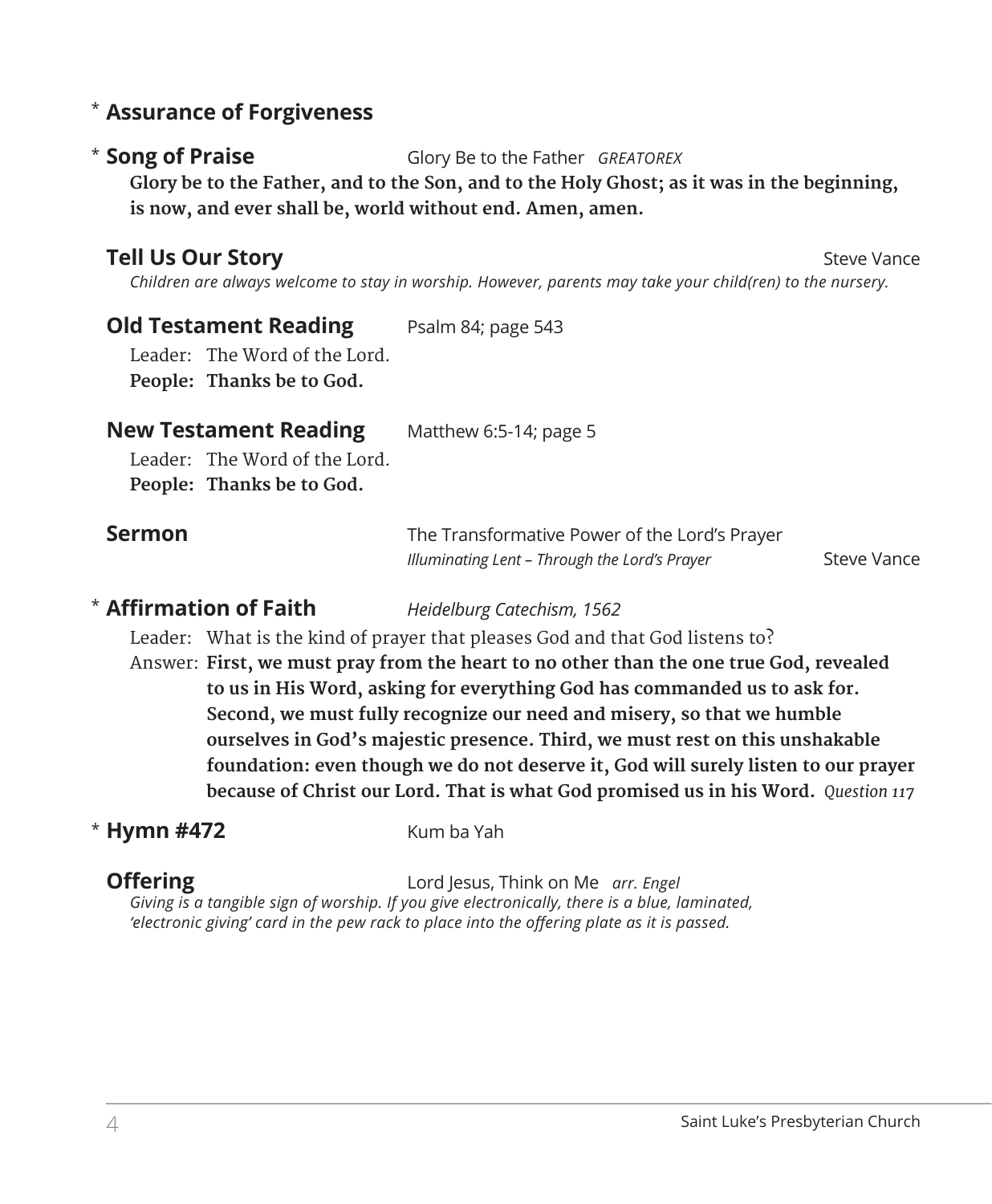#### **Song of Thanksgiving** \*

**Lord of all good, our gifts we bring to you; Christ, by whose willing sacrifice we live; Spirit, from whom all life in fullness flows: to you with grateful hearts ourselves we give.**

# **Litany of Thanksgiving for the Ministry of Dr. Steve Vance**

 Leader: The church of Jesus Christ is constantly changing. Through every change and season of life, God is merciful and gracious, slow to anger and abounding in steadfast love and faithfulness. We are grateful for God's presence and the Spirit's moving through times of change and especially during the recent time in our own congregation of interim pastoral ministry.

### **People: We praise You, O God, for Your great faithfulness.**

 Leader: Every Christian is called by God to serve the church. God calls people to serve in particular and specific ways. In God's providence, Steve Vance was called to ordained ministry in the church of Jesus Christ, to lead the people, and to proclaim the good news of the Gospel. Steve has responded to God's call and graciously shared his gifts and passion for serving God and people.

# **People: We thank You, O God, for gifting leaders for the church.**

- Leader: Through the movement of the Holy Spirit, Saint Luke's Presbyterian Church and Rev. Steve Vance united together in ministry in November, 2014 and continued the vision of the church of knowing, serving, and sharing Jesus Christ here and around the world. The congregation acknowledges that God did indeed call the right person to Saint Luke's, "for such a time as this."
- **People: We praise You, O God, for shared ministry.**
- Leader: We praise you, Creator God, for the time we have shared together in ministry with Your servant, Steve Vance. We cherish the relationships which have been formed and are grateful for the ways Steve has used his many and varied gifts and his servant spirit to serve You and this congregation.

#### **People: We thank You, O God, for Your faithful servant.**

 Leader: Eternal God, look mercifully upon this church and upon Your servant, Steve, whose particular service we recognize today. We praise You for joys and accomplishments and for Your grace which has nurtured and sustained us. Bind us ever closer to one another, and draw us nearer to our Lord Jesus Christ, so that wherever You call us, we may respond with a resounding, "here I am Lord, send me."

#### **People: To God be the glory forever and ever, Amen.**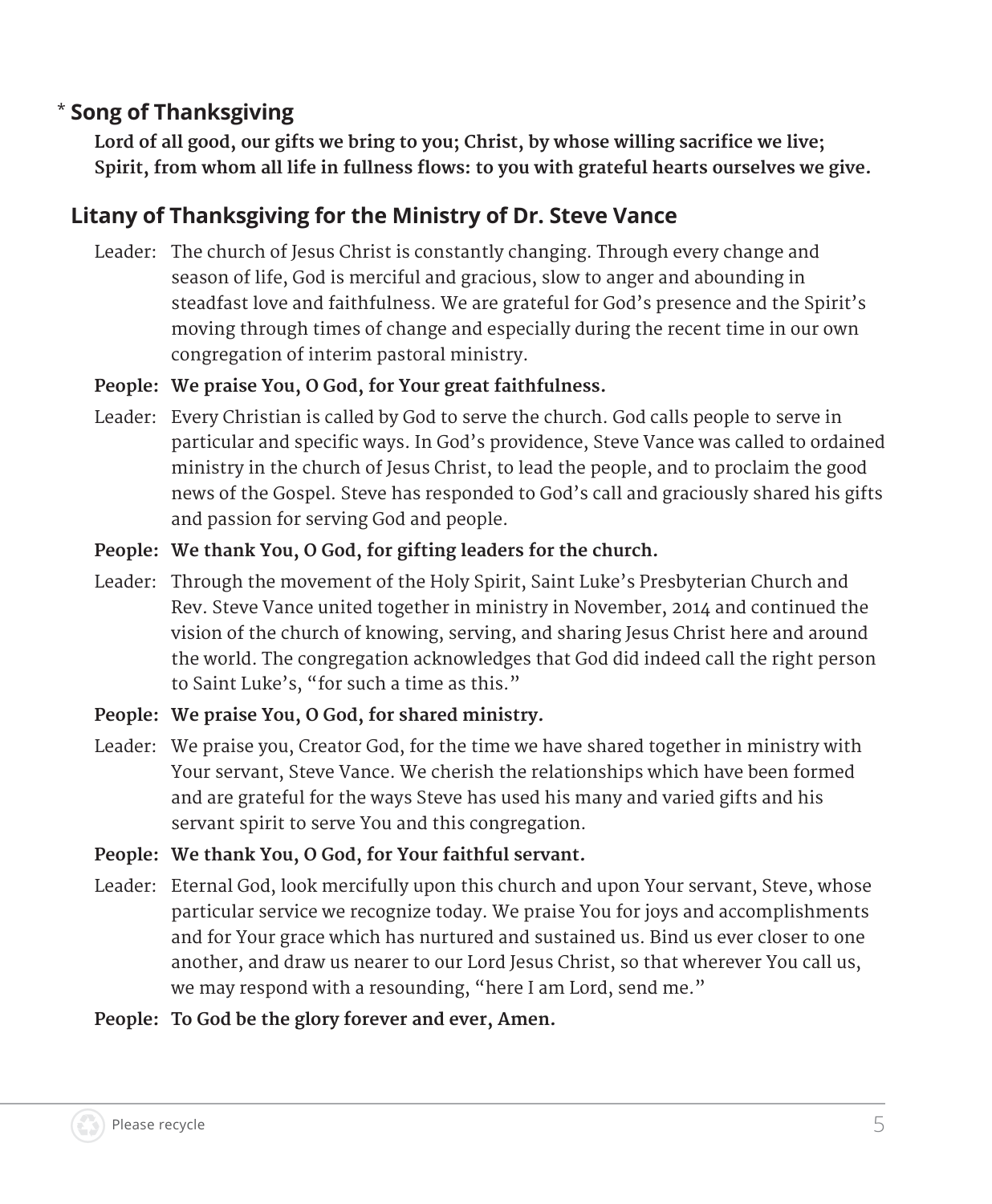# **Passing of the Peace** \*

Leader: May the peace of Christ be with you. **People: And also with you.**

# **The Lord's Supper**

*Communion will be served by intinction (dipping the bread into the cup). If you would like to be served where you are sitting, please raise your hand. Everyone is invited to participate in the sacrament. Children who have discussed the sacrament with their parents and/or a pastor are welcome. The cup holds grape juice, not wine, during this service. A server with gluten-free wafers will be standing directly in front of the communion table for those who prefer this option.*

# **The Lord's Prayer**

 **Our Father Who art in heaven, hallowed be Thy name. Thy kingdom come, Thy will be done, on earth as it is in heaven. Give us this day our daily bread; and forgive us our debts, as we forgive our debtors; and lead us not into temptation, but deliver us from evil. For Thine is the kingdom and the power and the glory, forever. Amen.**

# **Prayers of the People**

| $*$ Hymn #464 | Our Father, Which Art in Heaven WEST INDIAN  |  |
|---------------|----------------------------------------------|--|
| * Benediction |                                              |  |
| * Postlude    | Our Father, Who From Heaven Above arr. Engel |  |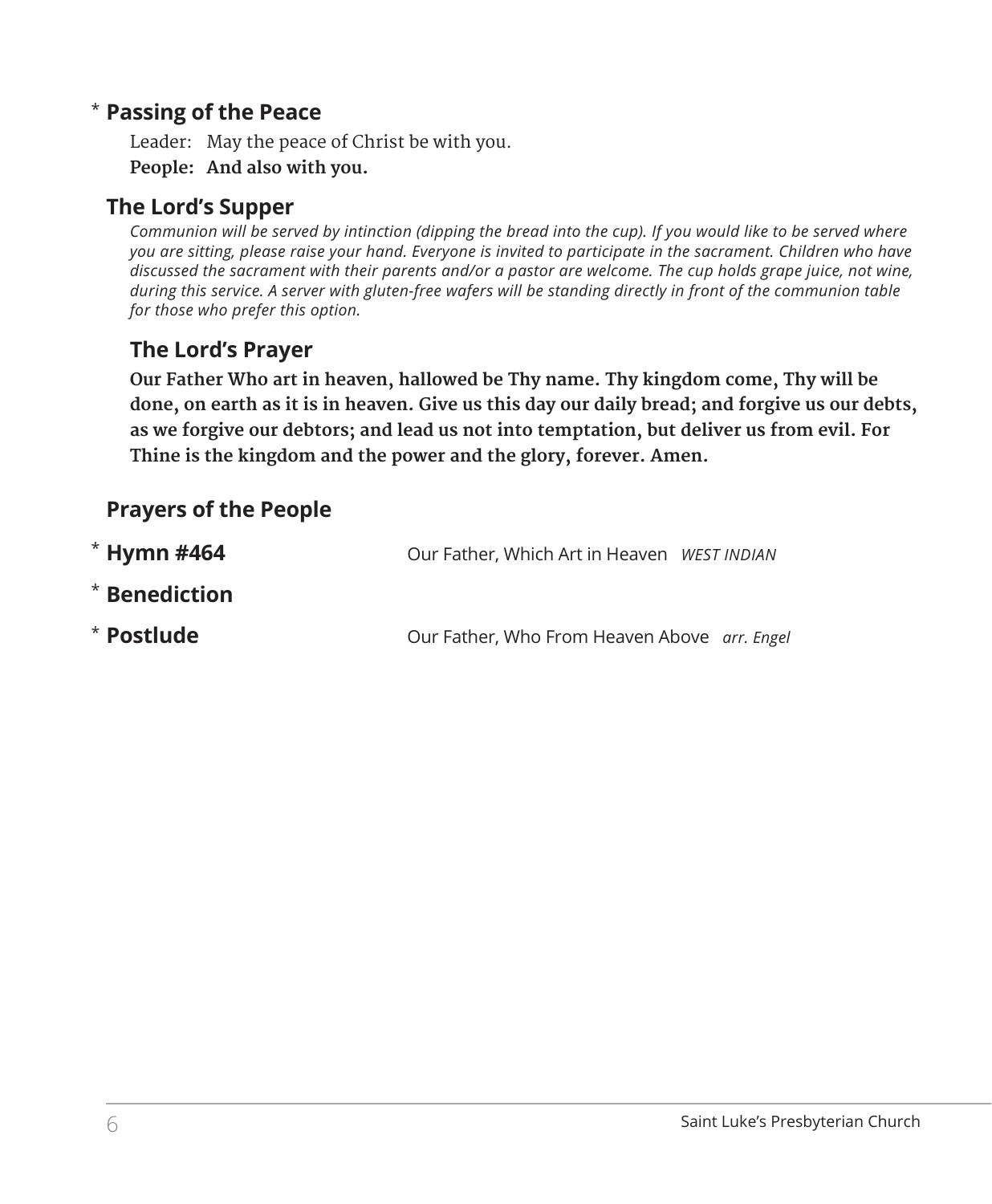# Sunday Spotlights:

**گل**, FEB. 14: A DAY FOR LOVE... AND GOODBYES Join us in the Great Hall for a reception  $\mathbf{P} \mathbf{C}$  after the 11 service today to thank Dr. Steve Vance for the many gifts he has so freely and enthusiastically given during his time with us and to wish him well. If you'd like to send him a note, feel free to use his personal email: SteveVance63@gmail.com. His last day as Interim Pastor will be Feb. 15th. Thank you, Steve!

**SESSION CALLED AN ANNUAL MEETING OF CONGREGATION** for Sunday,  $\mathbf{P} \mathbf{S}$  February 28 following 11:00 a.m. Worship. The stated purpose is to elect new officers for Class of 2019 and other vacancies, approve the 2016 Terms of Call for our pastors, and conduct any other business pertinent to the congregation.

**WORSHIP NOTE:** *Lent is a forty day period (not including Sundays) that precedes the Celebration of the Resurrection of Christ. The three traditional practices associated with Lent are prayer, fasting and generosity (acts of justice directed toward God, self and neighbor). The color purple sets off the season of Lent as well as the omission of singing or saying 'alleluia!' which is held until the Easter Celebration.* 

*At the conclusion of worship each Lord's Day during Lent, of one of six candles surrounding a crown of thorns and placed on an unadorned Communion Table will be extinguished – as a symbol of our six week journey with Christ toward the cross and then, the joy of His resurrection.* 

**THE SEASON OF LENT AT SAINT LUKE'S** This year, we are focusing on the *practice of prayer.* During worship our sermons, music and liturgy will explore the meaning and power of the Lord's Prayer as it orients us toward who God is and what God is doing through Jesus. We invite you to join us in worship and prayer this Holy Season as we prepare for Christ's journey to the cross and then the joy of His resurrection.

**DAILY PRAYER GUIDES,** *A Place for Prayer: Daily Prayers for Lent*, are available in the main lobby for purchase (\$1) or online for Kindle or Nook at http://tinyurl.com/slpclent2016.

**KIDS ATTENDING WORSHIP SERVICES** should pick up a Lent Worship Bag containing activities focused on the ministry of Christ and the events of Holy Week. These serve as an enhancement to our worship notebooks which are also available.

**ADULTS ARE INVITED** to join a Sunday School class for a six-week study that focuses on the Lord's Prayer and provides insight to the sermon topics each week.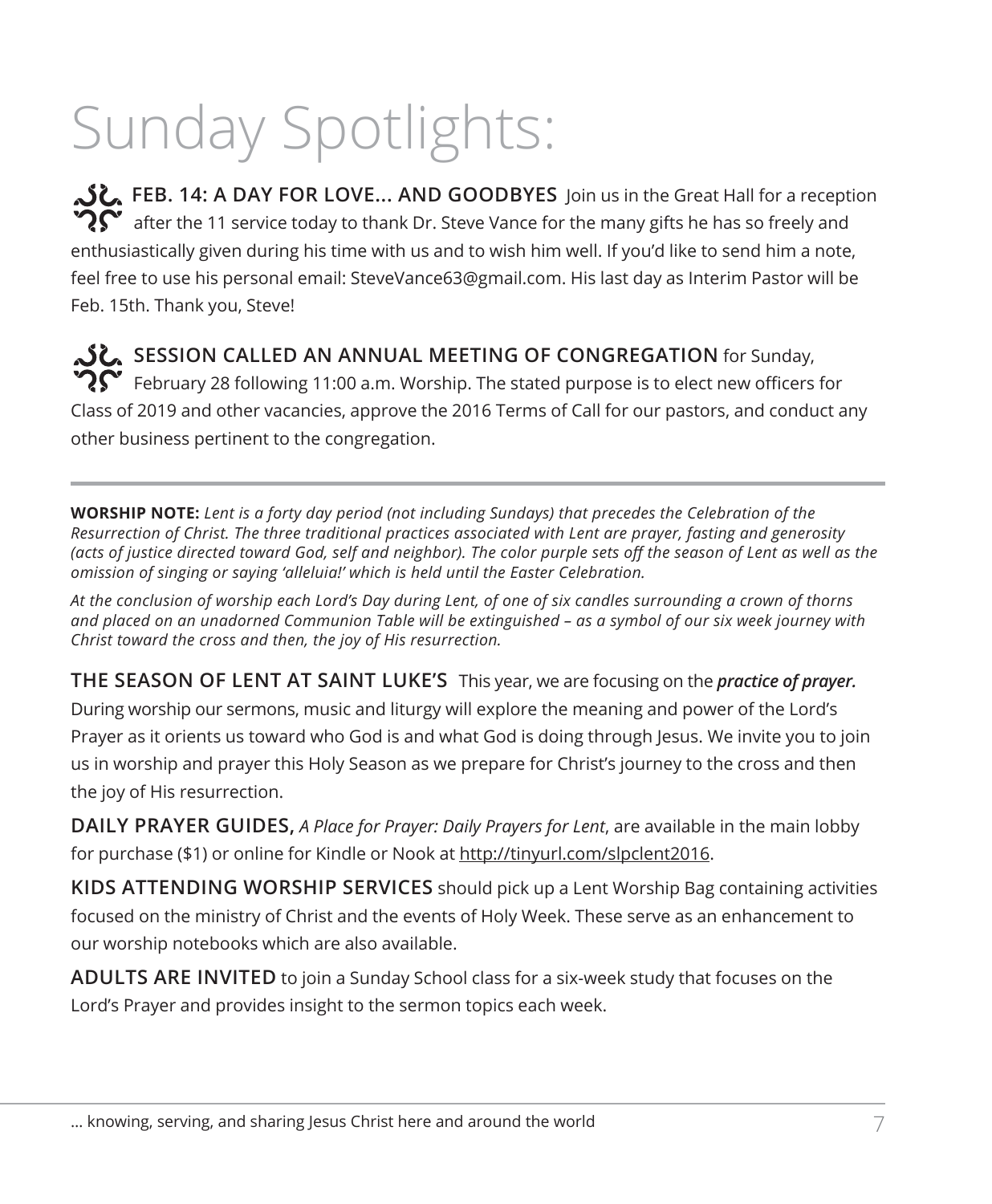# **MUSIC MINISTRY Clair Maxwell**

clairmaxwell@slpres.org 770.393.1424 ext. 227

#### **Weekly Choir Rehearsals:**

| Sundays    | 12:15-1:00 p.m.  | Youth Choir             |
|------------|------------------|-------------------------|
| Wednesdays | $5:15-5:45$ p.m. | Cherub Choir            |
|            | 5:00-5:45 p.m.   | Westminster Choir       |
|            | 6:30-7:20 p.m.   | <b>Festival Ringers</b> |
|            | 7:30-9:00 p.m.   | Chancel Choir           |
|            |                  |                         |

**NEW YORK COMES TO SAINT LUKE'S** Mar. 6, 4 p.m. The former Director of Music for our Little Saints Preschool, Mary Fullerton, presents a musical highlighting New York City's famous performance venues. Accompanied by Randall Romig on piano.

# **ADULT MINISTRY Shannon Dill**

shannondill@slpres.org / 770.393.1424 ext. 229

**ADULT SUNDAY SCHOOL** classes meet between the worship services, 9:30-10:30 a.m. Descriptions of current groups are available on our website (slpres.org) or http://bit.ly/ AdultSundaySchool. Please join us!

**FRIDAY MORNING MEN'S BIBLE STUDY**  Fellowship and Bible study every Fri. from 6:40-8:00 a.m. in the Parlor with Dan Joyce.

**WE'VE GOT HISTORY** with Dodd-Sterling UMC - over 20 years - and we've got more history to make. Come to our Men's Breakfast on Feb. 20th at 8 a.m. to be a part of that history as we welcome Reverend Melson and his parishioners. This year marks the 20th house that the two churches will build together. Enjoy a fantastic meal and reconnect with friends as we gear up for building another Habitat home! Saint Luke's women and their guests are always welcome. Please RSVP by Wed., Feb. 17 to Daryl Moore: ddmoore@yahoo.com / (h)770.395.6278 / (m)404.993.6203.

**WOMEN'S RETREAT** The Saint Luke's annual Women's Retreat scheduled for March 4-6 at the Dillard House in Dillard, GA is FULL! Contact Shannon Dill (770.393.1424, ext. 229) if you'd like to be on the waiting list.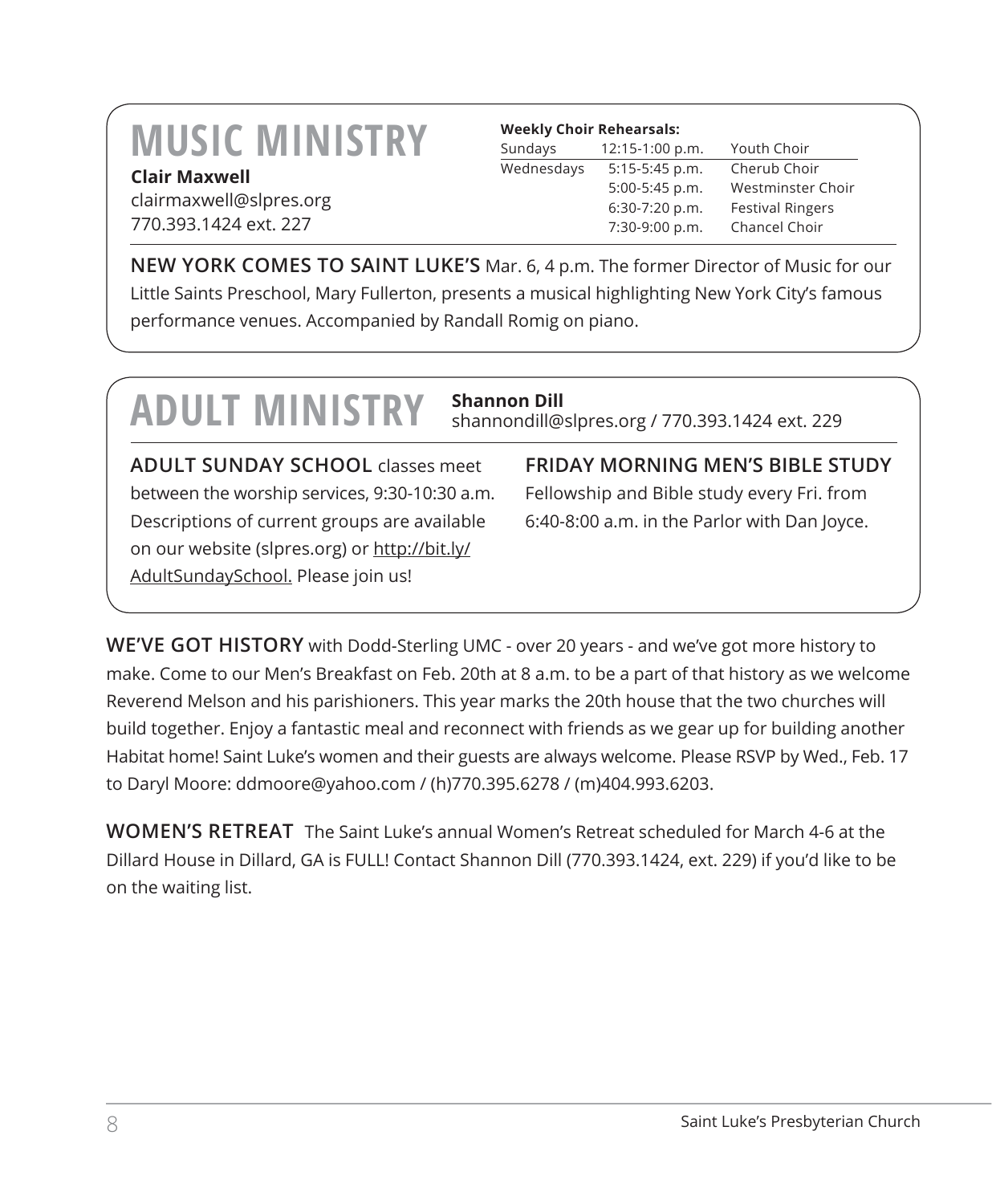# **YOUTH CONNECTION Phil Brown**

philbrown@slpres.org / 770.393.1424 ext. 238

Stay current with Saint Luke's Youth Ministry by signing up for text message updates. Dial 81010 and text:

for High School updates: youth, text **@9th-12thSL** parents, text **@HSparentSL** for Youth Choir updates: text **@choirSL** 

for Middle School updates: youth, text **@6th-8thSL** parents, text **@MSparentSL**

#### **Today, Feb. 14th:**

**Breakfast out** during the Sunday School hour.

**No Choir.**

**5:30-7 p.m.** All Youth Groups meet at Waffle House on Chamblee-Dunwoody Rd.

#### **March 13th:**

 **Hunger Walk:** Sign up by March 6th for the Saint Luke's Team. Register at http://www. hungerwalkrun.org under 'Presbytery of Greater Atlanta' and join 'Saint Luke's Team'.

# **SPLASH!** CHILDREN'S

#### **Catherine Anne Thomas**

cathomas@slpres.org / 770.393.1424 ext. 228

**FAITHFUL VOLUNTEERS NEEDED!** Our weekly program during the 11:00 worship service, *Faithful Friends*, needs adult volunteers to facilitate a pre-planned lesson with K-2nd Grade kids. Please use http://tinyurl.com/SLfaithfulfriends to sign up for a Sunday or two. Thank you!

**FAST, PRAY, GIVE CUPS** are available in the main lobby and Sheppard Hall. Each family is invited to pick up a blue plastic cup that contains wooden sticks. Pull out one stick each day to discover a way to fast, pray, or give. When all the sticks are gone you will have given, fasted, and prayed in new ways — and it will be Easter!

**DURING LENT** Before worship, children should get a Lent Worship Bag which contains activities focused on the ministry of Christ and the events of Holy Week. These serve as an enhancement to our worship notebooks which are also available.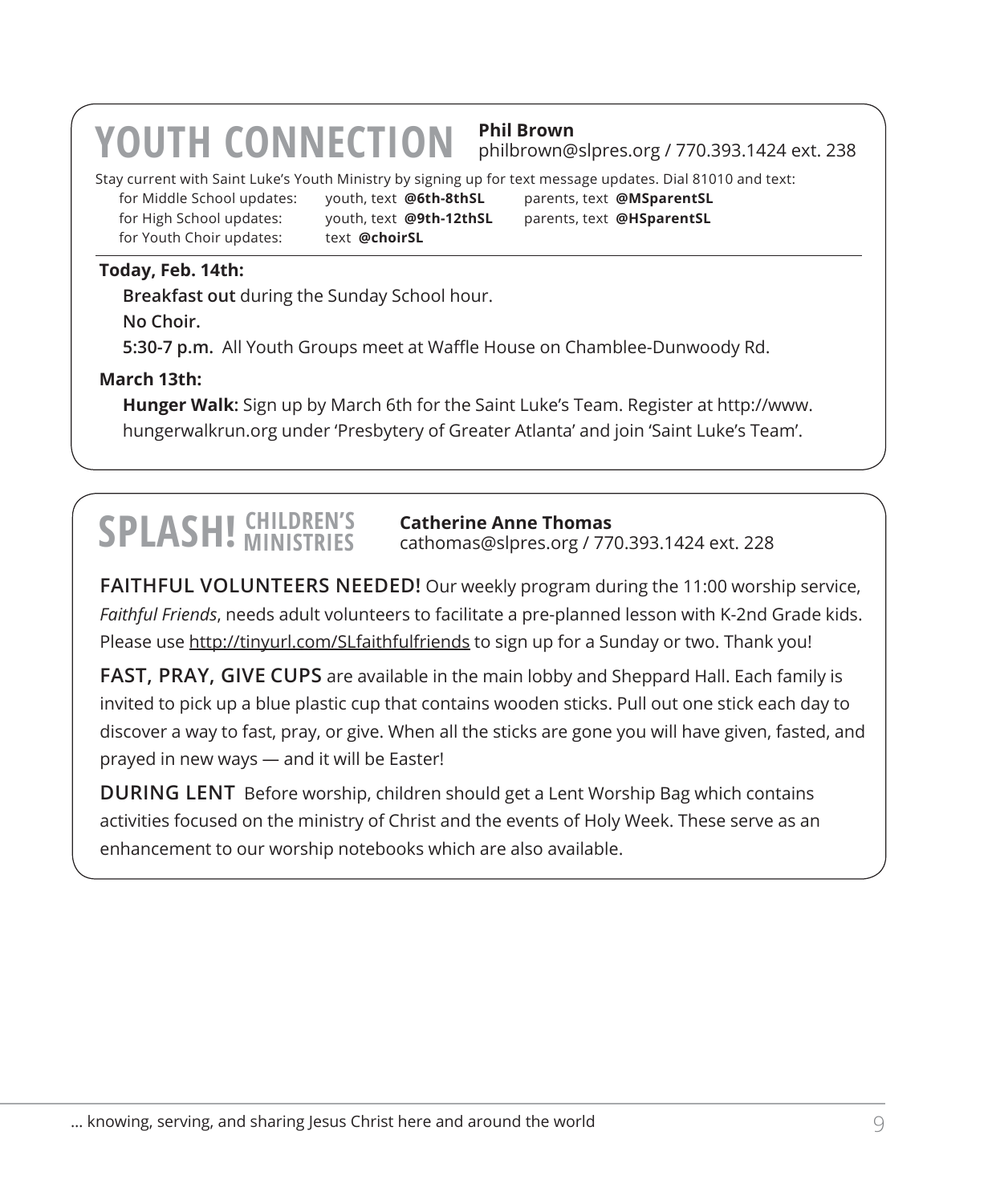**JOIN AIR-GUATEMALA** for a mission trip any week in June! You will be working with Maya farmers in the cool mountains of Guatemala, building brick stoves and planting trees that will improve crops and prevent mudslides. Reserve your space by March 1st. For more info: Anne.Hallum@AIRGuatemala.org

**MISSION TRIP TO THORNWELL: JULY 21 - JULY 23.** More information coming soon. Contact Sally Shelton (770.396.5156 / sshelton@cwtvacations.com) with thoughts or questions.

**BUILD A HOUSE – BUILD A HOME – CHANGE LIVES!** This year's Habitat house build starts on **Sat., March 5th** and continues for six more Saturdays (skipping Mar. 26). Join with volunteers from Dodd-Sterling UMC, Episcopal Cathedral of St. Phillips, Big Bethel AME and Wieuca Road Baptist churches to build a new home for Ms. Ericka Smith and her three children, ages 2, 9 and 11. Ms. Smith will be the first member of her family to own a home. Come work alongside her and other volunteers to be a part of something really good! Look for more details in the weeks ahead. Questions? Talk to any one of the Saint Luke's Habitat Leadership Team: Daryl Moore, Bill Womack, Diane Markel, Val DeFriece, Nancy Self, Tom McIntosh.

#### **YUCATAN PENINSULA MISSION TRIP:**

July 10-17, with Accion Ministries (friendsofaccion. org). This trip is open to adults of all ages and youth (completed 6th grade and up) traveling with at least one parent. Contact Shannon Dill (770.393.1424 ext. 229) if you are interested in this unique experience!

**SUPPER CLUB: MARCH 12TH** Let's "do" dinner! Come join your Saint Luke's family (couples or singles) for a potluck-style dinner at a member's home. You'll reconnect with old friends or meet new ones and share food, fellowship, and fun! RSVP on the poster in the lobby by March 7th to host or participate. Call Fern Mitropoulos (770.343.8996) or Donna Nall (404.964.6933) with questions.

**SOMETIMES LOVE** comes knocking at the door... not to judge, but just to be there through the thin times. Not to heal, but to allow God to heal. Not to be the answer, but to be the conduit. Not to have the words, when God fills the silent room. Sometimes love comes through and from a Stephen Minister. *Please call Stephen Leaders Shannon Dill (770.393.1424, ext.229) or Laura Strange (770.392.9284 / jandlstrange@ comcast.net) for a referral if you desire someone to walk alongside you in a difficult time.*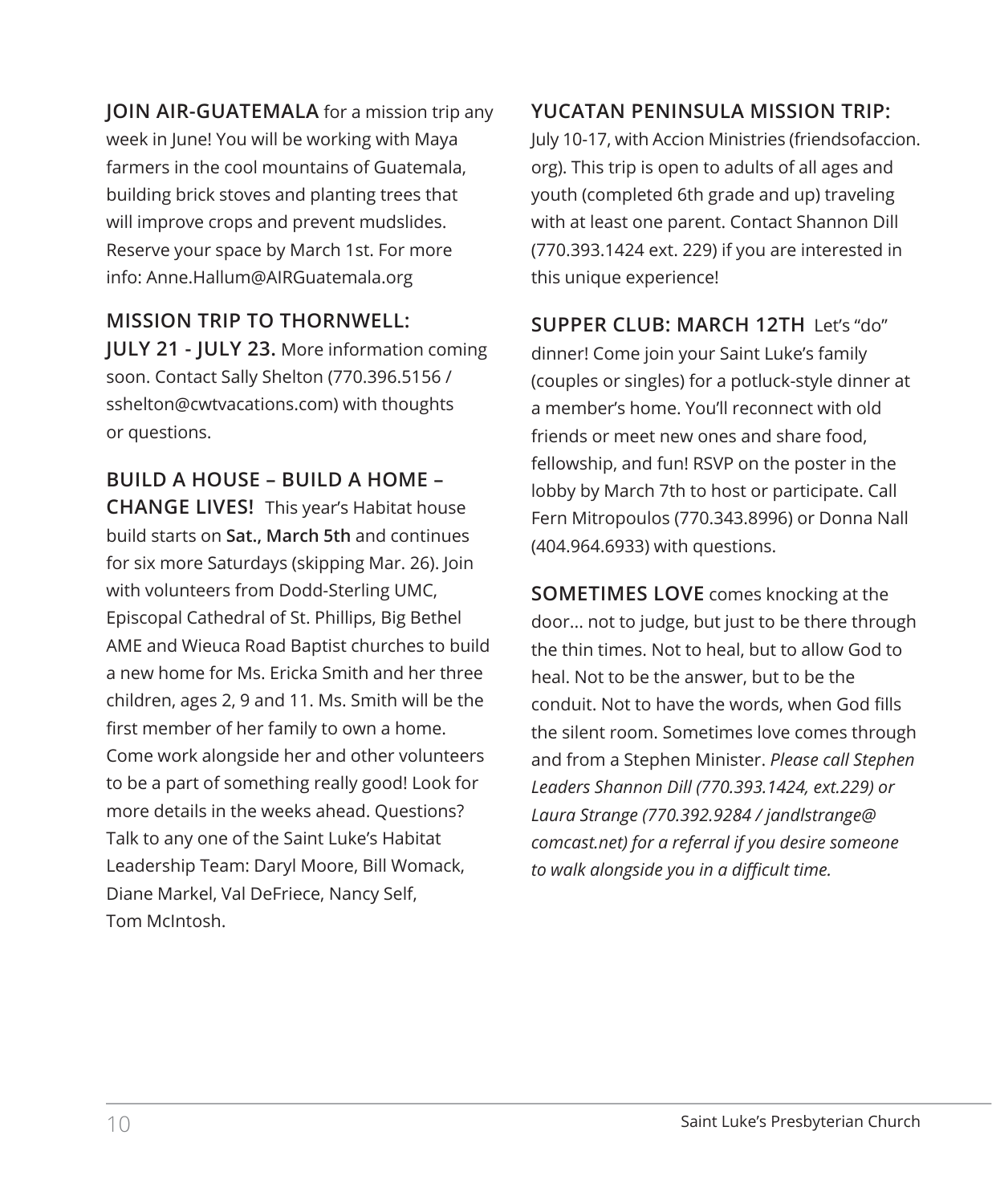### **DO YOU HAVE DIFFICULTY HEARING CLEARLY IN THE SANCTUARY?**

If so, we have a solution for you! When the sanctuary was designed, our building committee opted for hard surfaces to create an ideal environment for music – and it worked. Unfortunately, the spoken voice reverberates off of the hard surfaces, causing an overlapping echo that makes it hard to hear clearly.

Recently, we have installed a technology called a "Hearing Loop" which has been used successfully in Europe for years and is now catching on in the U.S. Wire loops installed under the pews, used with a device containing a telecoil, make it possible to hear the spoken word exactly as it is spoken, thus eliminating the overlapping echo.

We have replaced the old analog receivers with telecoil receivers which can be used with standard ear buds, such as those used with iPhones and iPods, to deliver clear sound to both ears. We encourage you to bring your own ear buds or to purchase one from the basket for \$1 and try out the Hearing Loop system. For those who have digital hearing aids, most have telecoils that need to be activated by your audiologist, and can be easily switched on for use in the sanctuary.



 This technology is spreading to theaters, museums and other public facilities where hearing is difficult. You can recognize those facilities by the telecoil symbol shown here. You can acquire your own receiver for \$100 by contacting Roby Price (robyprice@ slpres.org / 770.393.1424, ext. 244).

**WE NEED YOUR HELP!** There are great volunteer opportunities for the Presbytery meeting being hosted at Saint Luke's on Sat., Feb. 27. Time commitment varies on the day of the meeting and we also need volunteers to bring breakfast items. Our new Pastor will be received into the presbytery and our own Mary Martin moderates her final meeting as the Moderator! Please email or call Maria Barnhart (mariavbarnhart@gmail.com / 404.310.0546) or Jan Slater (janetslater13@aol.com / 770.391.0489) for more information. Thank you!

**BE NICE TO A VISITOR** by wearing your name tag each Sunday! Help visitors remember your name along with your friendly welcome.

**NO EXPERIENCE NECESSARY** Chairperson needed to manage 'Minute for Missions' requests. Please contact Mary Guerrant 770.455.9493 / atlguerrants@bellsouth.net.

**MARRIAGE ENRICHMENT GROUP (MEG)** Contact Christine & Bob Crutchfield for more info: 770.364.8079 / Gafrog01@hotmail.com. Our next meeting is Mar. 6.